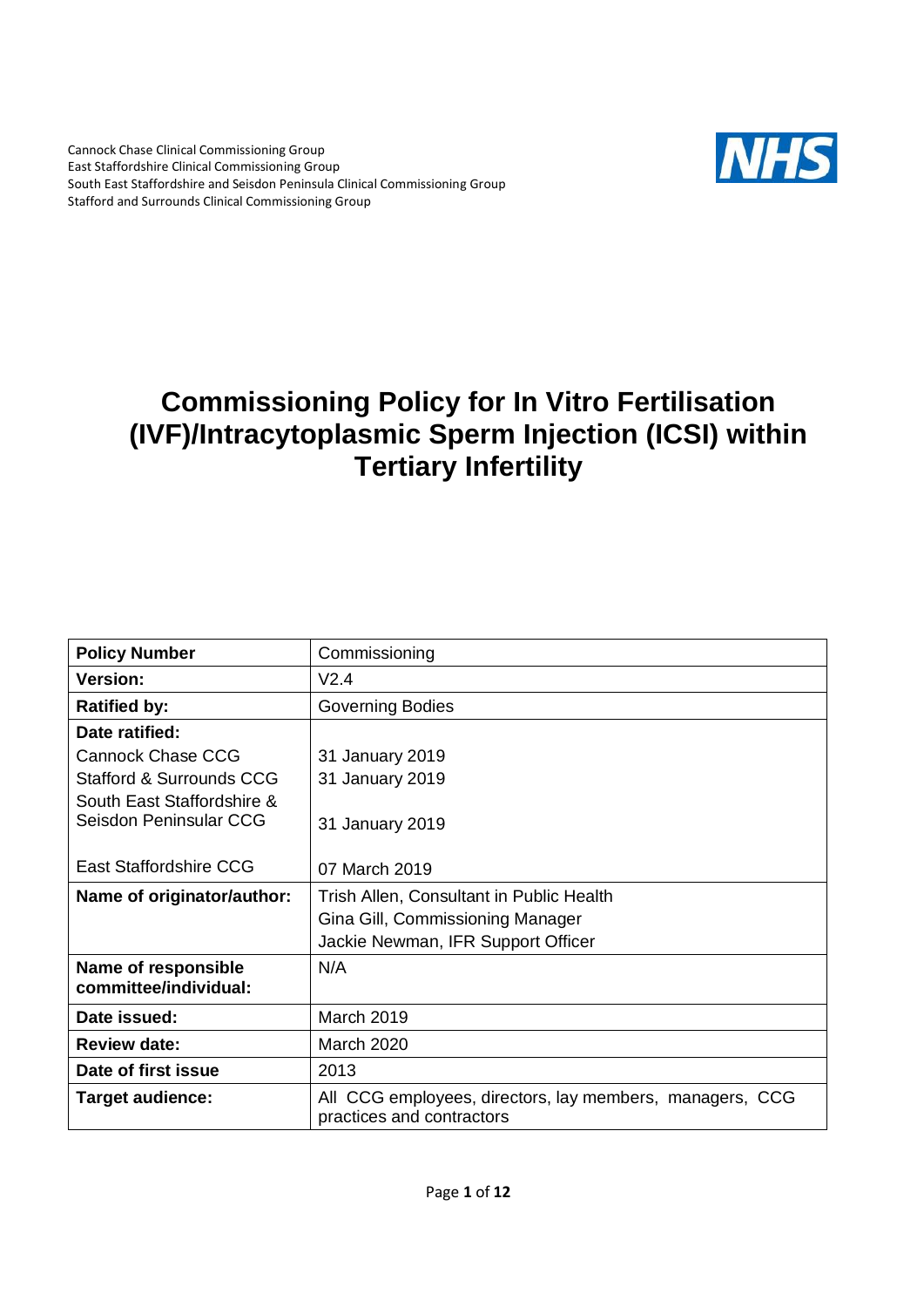### **CONSULTATION SCHEDULE**

| Name and Title of Individual                      | <b>Groups consulted</b> | <b>Date Consulted</b> |
|---------------------------------------------------|-------------------------|-----------------------|
| Director of Quality & Safety                      | Internal                | 22/01/19              |
| <b>Equality and Inclusion Business</b><br>Partner | CSU/Internal            | 24/01/19              |
| Direct Privacy Impact Assessment                  | CSU/Internal            | 04/04/19              |

### **APPROVALS & RATIFICATION SCHEDULE**

| <b>Name of Committee approving Policy</b> | <b>Date</b>     |
|-------------------------------------------|-----------------|
|                                           |                 |
| Governing Bodies (in common)              | See front sheet |
|                                           |                 |
|                                           |                 |

| <b>VERSION CONTROL</b> |                                                                                                                                                                                                                                                                                                                                                                                                                                                                                                                                                                                                                                                                                     |                 |                                           |  |
|------------------------|-------------------------------------------------------------------------------------------------------------------------------------------------------------------------------------------------------------------------------------------------------------------------------------------------------------------------------------------------------------------------------------------------------------------------------------------------------------------------------------------------------------------------------------------------------------------------------------------------------------------------------------------------------------------------------------|-----------------|-------------------------------------------|--|
| <b>Version</b>         | <b>Version/Description of amendments</b>                                                                                                                                                                                                                                                                                                                                                                                                                                                                                                                                                                                                                                            | <b>Date</b>     | Author/amended by                         |  |
|                        | New policy                                                                                                                                                                                                                                                                                                                                                                                                                                                                                                                                                                                                                                                                          | 2013            |                                           |  |
| 2.1                    | 3.2.1 Couples are defined as two persons in a<br>stable relationship of at least 1 years duration and<br>are cohabiting, with each other. The referring<br>clinician must ensure that couples are aware of the<br>implications of IVF treatment and the commitments<br>required before making a referral for assisted<br>conception.<br>5.6.1 A cycle is the process whereby one course<br>of IVF (+/- ICSI) commences with ovarian<br>stimulation and is deemed to be complete on<br>conclusion of the transfer an embryo. The number<br>of transferred embryos will be made in<br>accordance with section<br>5.7. Any additional transfers will be self-funded by<br>the patient. | October<br>2015 | Barry Weaver,<br>Commissioning<br>Manager |  |
| 2.2                    | 5.13.1 Cryopreservation of gametes will be<br>available to all patients undergoing treatment for<br>organic illness that may render them infertile.<br>Any funding requests for cryopreservation other<br>than in patients suffering from cancer will be<br>subject to                                                                                                                                                                                                                                                                                                                                                                                                              | October<br>2017 | Barry Weaver,<br>Commissioning<br>Manager |  |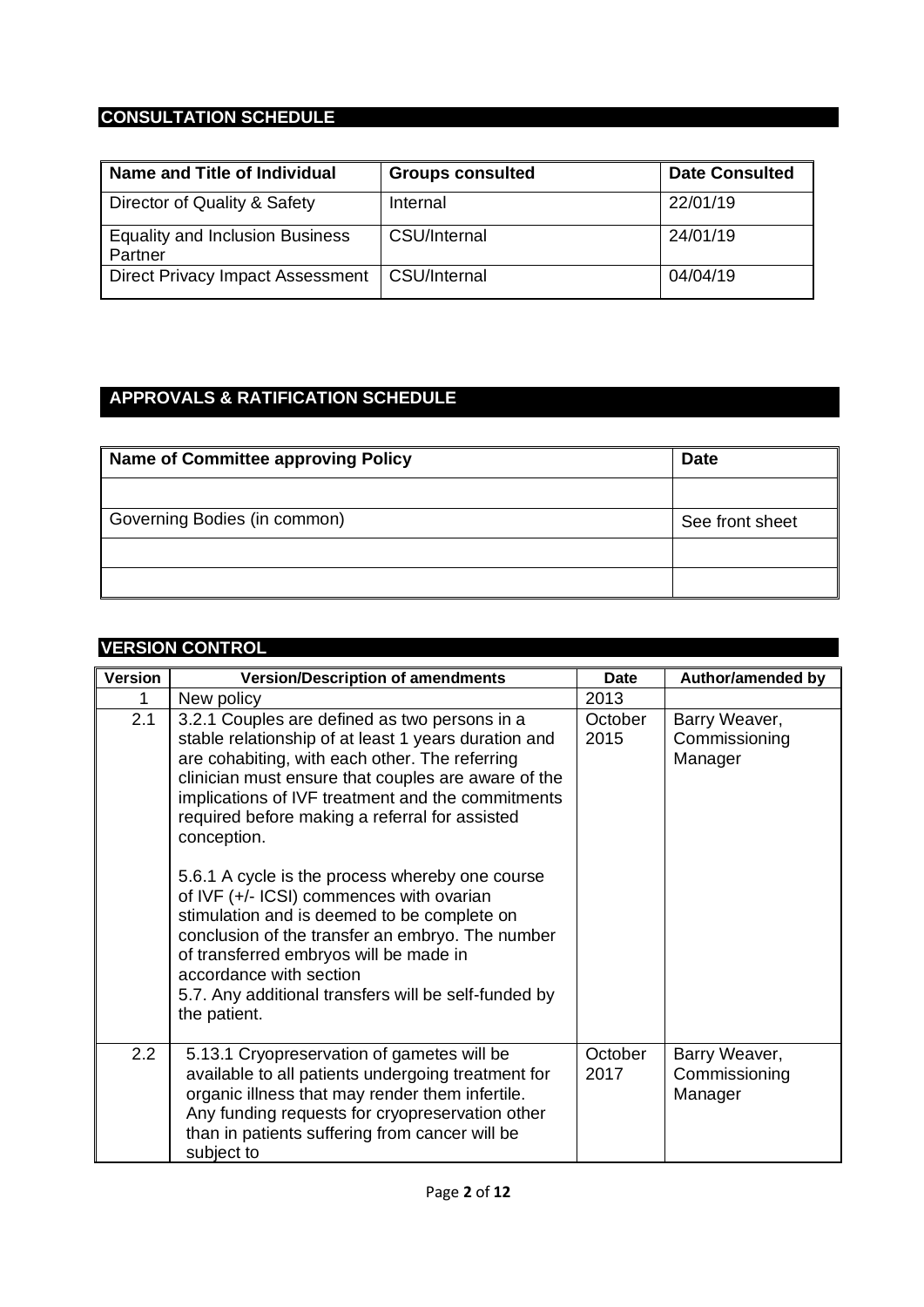|     | prior approval.                                                                                                                                                                                                                                                                                                                                                                                                                                                                                                                                                                                                                                                                                                                                                                                                                                                                                                                                                                                                                                                                                                                                                                                                                                                                                                                                                                                                                                                                                                                             |               |                                                                         |
|-----|---------------------------------------------------------------------------------------------------------------------------------------------------------------------------------------------------------------------------------------------------------------------------------------------------------------------------------------------------------------------------------------------------------------------------------------------------------------------------------------------------------------------------------------------------------------------------------------------------------------------------------------------------------------------------------------------------------------------------------------------------------------------------------------------------------------------------------------------------------------------------------------------------------------------------------------------------------------------------------------------------------------------------------------------------------------------------------------------------------------------------------------------------------------------------------------------------------------------------------------------------------------------------------------------------------------------------------------------------------------------------------------------------------------------------------------------------------------------------------------------------------------------------------------------|---------------|-------------------------------------------------------------------------|
| 2.3 | <b>Surgical Sperm Retrieval</b><br>Same sex couples<br>Fertility preservation                                                                                                                                                                                                                                                                                                                                                                                                                                                                                                                                                                                                                                                                                                                                                                                                                                                                                                                                                                                                                                                                                                                                                                                                                                                                                                                                                                                                                                                               | March<br>2019 | Gina Gill,<br>Commissioning<br>Manager<br>Jackie Newman, IFR<br>Officer |
| 2.4 | Changed text:<br>5.1.2 Infertility is defined as the failure of a female<br>of reproductive age to conceive after 1 year of<br>regular unprotected vaginal intercourse, in the<br>absence of any known medical cause of infertility.<br>In circumstances where the above definition<br>cannot be applied (for example same sex female<br>couple) infertility is defined as the failure to<br>conceive after 6 cycles of self-funded donor<br>insemination during the previous 12 months,<br>undertaken at a Human Fertilisation and<br>Embryology Authority (HFEA) licensed clinic, in<br>the absence of any known reproductive pathology.<br>5.13.1 Fertility Preservation<br>Cryopreservation of gametes will be available to<br>all patients undergoing medical treatment that<br>may render them infertile. Any funding requests<br>for cryopreservation will be subject to prior<br>approval. There is no lower age for eligibility<br>under these circumstances.<br>The CCG will pay for storage for a maximum of 5<br>years. After this period, patients wishing to<br>continue to store may self-fund in line with HEFA<br>Guidance.<br>Explicit that the method of freezing that must be<br>used is Vitrification for oocytes.<br>5.13.2 Patients wishing to use stored gametes<br>must meet the eligibility criteria at the time of<br>application for assisted conception in an NHS<br>setting.<br>5.10.1 Surgical sperm retrieval (SSR) is the<br>funding responsibility of NHSE and therefore will<br>not be funded by the CCG | March<br>2019 | Gina Gill,<br>Commissioning<br>Manager<br>Jackie Newman, IFR<br>Officer |

| <b>IMPACT ASSESSMENTS - available upon request</b> |       |            |                                                                |
|----------------------------------------------------|-------|------------|----------------------------------------------------------------|
|                                                    | Stage | Complete   | Comments                                                       |
| <b>Equality Impact Assessment</b>                  |       | 24/01/2019 | <b>Strengthened Equality</b><br>statement, no stage 2 required |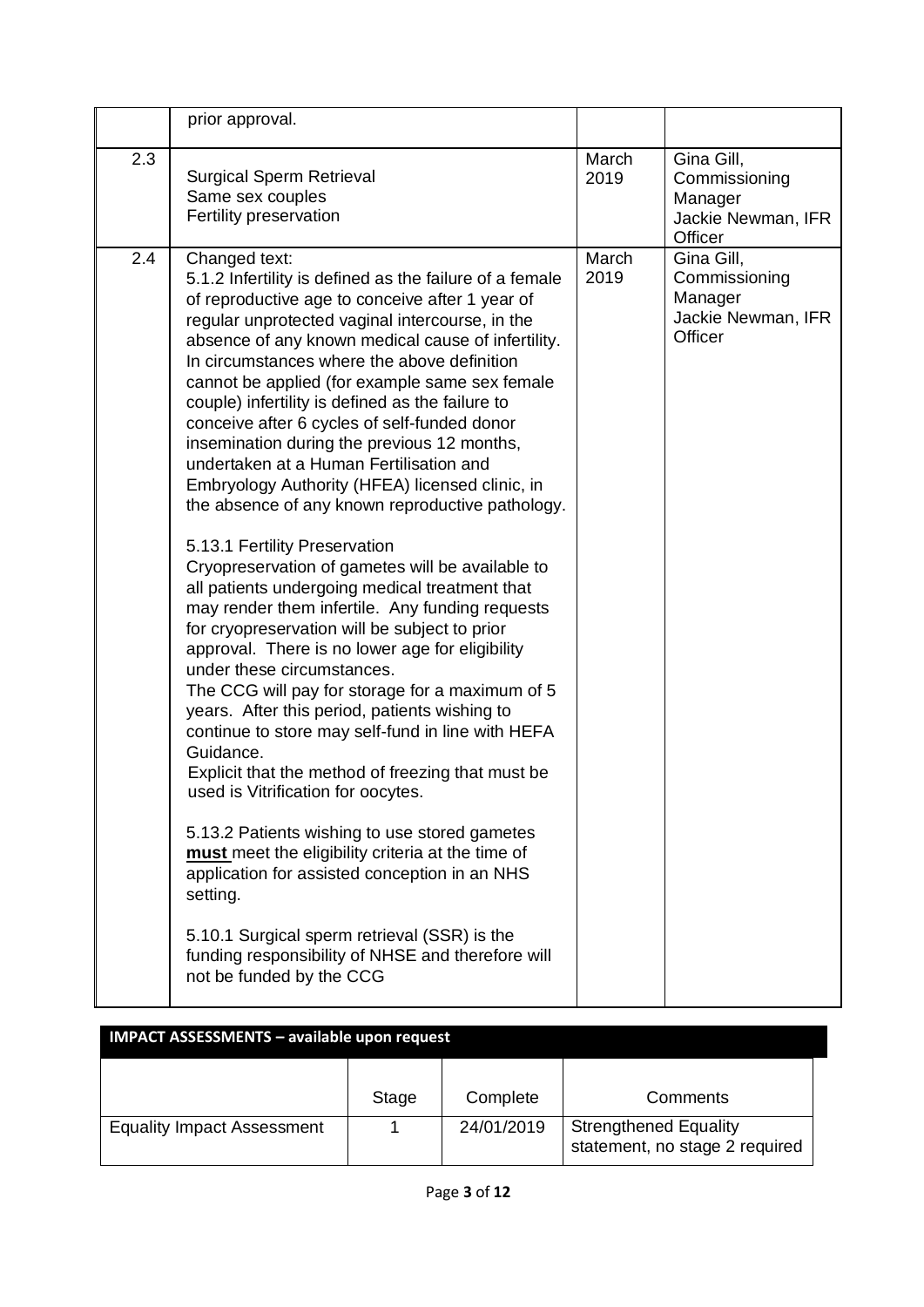| <b>Quality Impact Assessment</b>            |     | 22/01/2019 | Strengthened Quality, positive<br>move for patients<br>incorporating Equality Act<br>2011 & closing the gaps<br>around discrimination                               |
|---------------------------------------------|-----|------------|---------------------------------------------------------------------------------------------------------------------------------------------------------------------|
| Data Protection Impact<br>Assessment (DPIA) | N/A | 04/04/2019 | $N/A - As$ this purely a policy<br>change. As there is no<br>change in service and no<br>personal data is being shared<br>a DPIA does not need to be<br>undertaken. |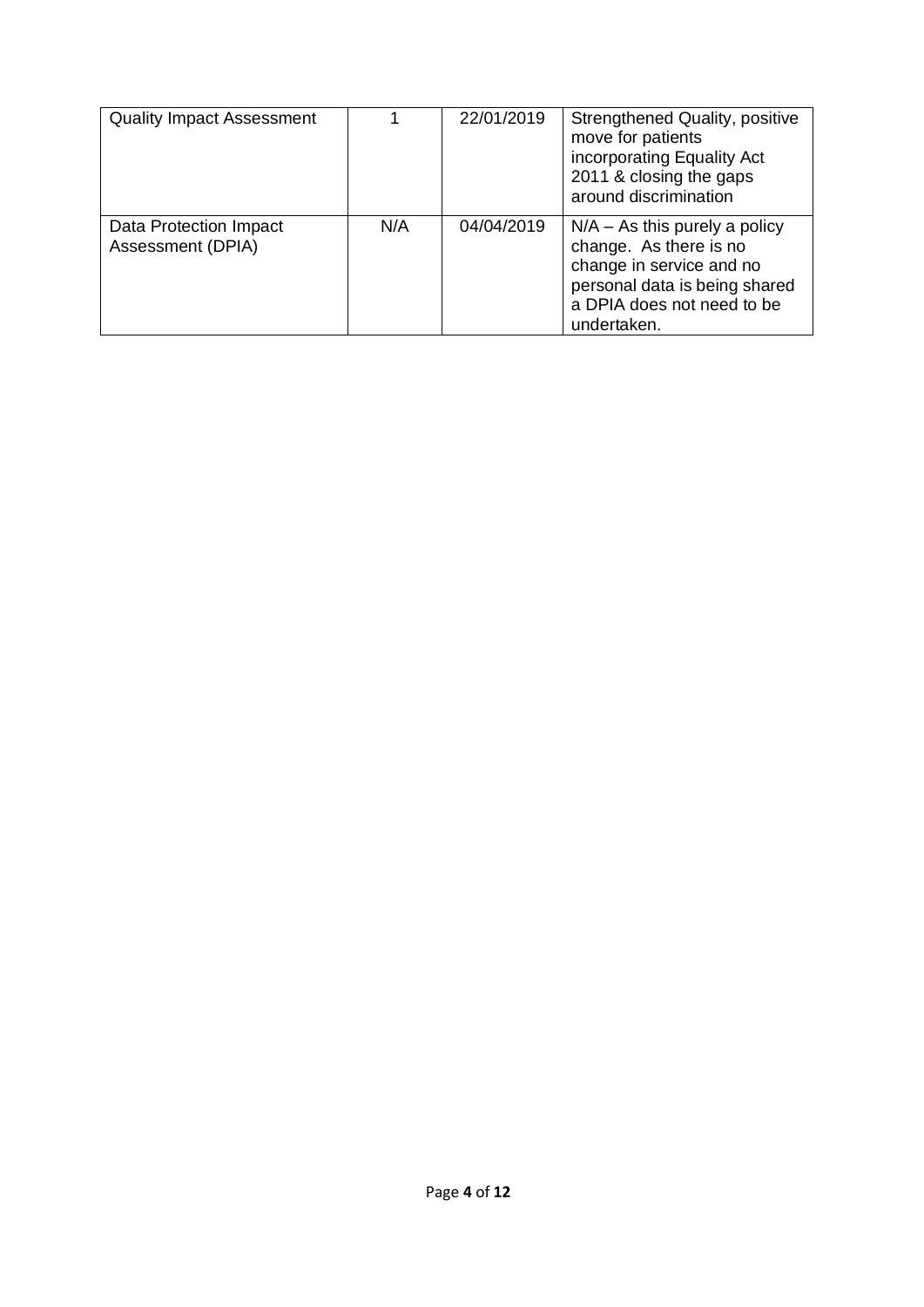# **Contents**

| Section     | <b>Section title</b>                                  | Page     |
|-------------|-------------------------------------------------------|----------|
|             |                                                       | number   |
|             | Purpose and Introduction                              | 5        |
| $\mathbf 2$ | Scope                                                 | $4 - 5$  |
| 3           | <b>Definitions</b>                                    | $6 - 8$  |
|             | Roles & responsibilities                              | 8        |
| 5           | <b>Commissioning Criteria for Assisted Conception</b> | $8 - 11$ |
| 6           | Training                                              | 11       |
|             | References                                            | 11       |
| 8           | Monitoring and evaluation                             | 12       |
| 9           | <b>Review date</b>                                    | 12       |

#### **SUMMARY**

In vitro Fertilisation (IVF) is commissioned as a tertiary service within an overall infertility pathway.

This policy originates from the 2010 South Staffordshire Primary Care Trust (PCT) Commissioning Policy and Referral Guidelines for Assisted Reproductive Treatments, and the main acceptance criteria remain the same.

https://www.webarchive.org.uk/wayback/archive/20130329024359[/http://www.southstaffordshirepct](http://www.southstaffordshirepct.nhs/) [.nhs](http://www.southstaffordshirepct.nhs/)

.uk/policies/Commissioning/Policy07AssistedConception.pdf

Where a couple has a medical reason for being unable to conceive a child, couples (including same sex couples) who are able to demonstrate infertility and fulfil the policy criteria will be eligible for treatment under this policy.

The eligibility criteria set out below do not apply to clinical investigations for subfertility which are available to anyone with a fertility problem as advised by a relevant clinician and do not apply to the use of assisted conception techniques for reasons other than subfertility.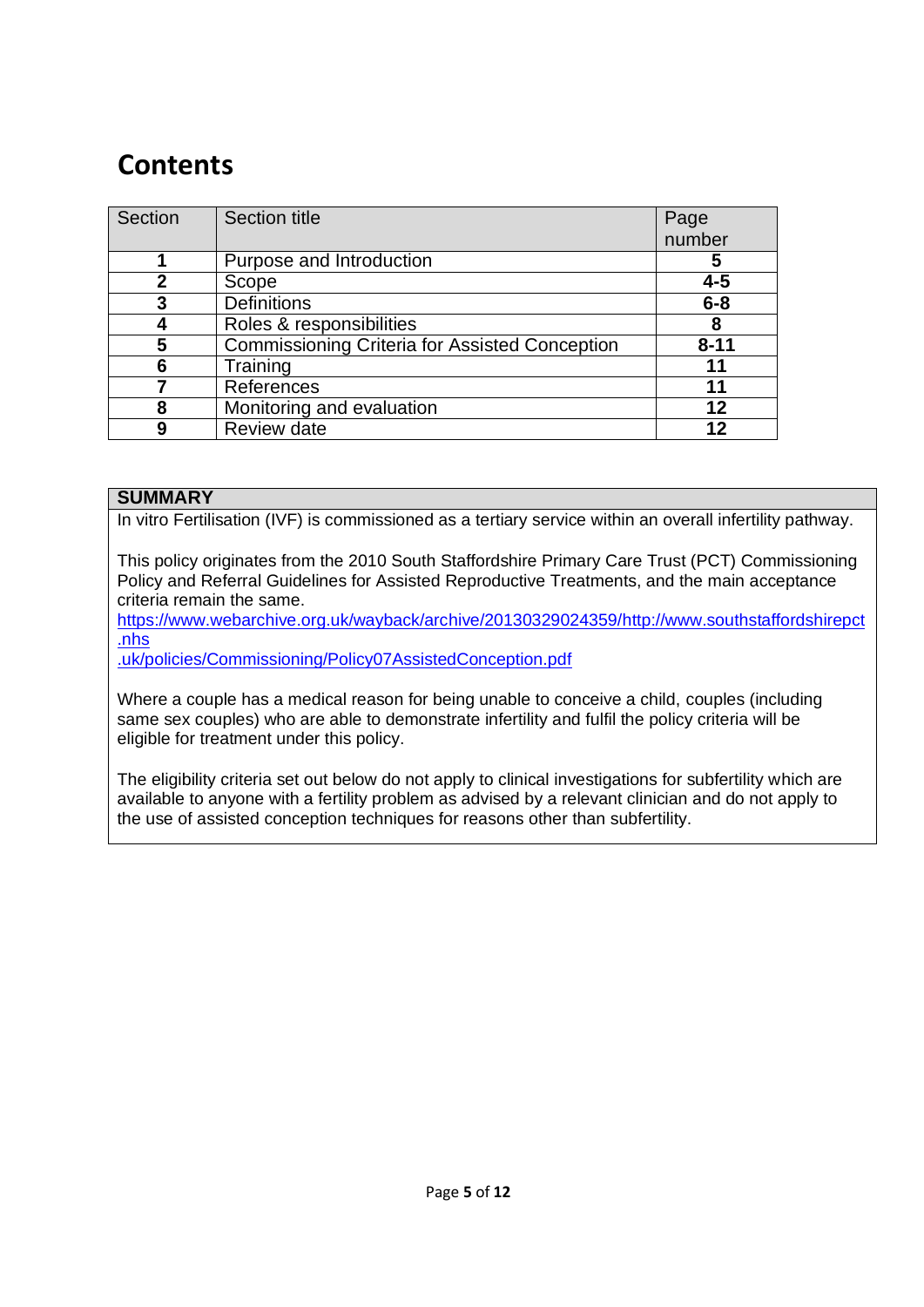#### **1. PURPOSE AND INTRODUCTION**

#### **1.1 Purpose of the policy**

1.1.1 The attached policy for the commissioning of assisted reproduction services was originally prepared as a result of local consultation in response to revised NICE Clinical Guidance and developed with clinical direction.

#### **1.2 Introduction**

- 1.2.1 In vitro Fertilisation (IVF) is commissioned as a tertiary service within an overall infertility pathway. This policy describes circumstances in which the South Staffordshire Clinical Commissioning Groups (CCGs) will fund treatment for IVF/ (ICSI).
- 1.2.2 This policy has drawn on the GEM CSU policy, based on guidance issued by the Department of Health, Infertility Network UK and the revised NICE Clinical Guideline 'Fertility, assessment and treatment for people with fertility problems' (CG156 February 2013).
- 1.2.3 South Staffordshire CCGs respect the right of patients to be treated according to the obligations set out in the NHS Constitution.
- 1.2.4 This policy replaces all previous IVF/ICSI polices and is inclusive of all protected groups.

#### **2. SCOPE**

#### **2.1 Included in the policy**

2.1.1 IVF can be a legitimate medical intervention as part of NHS provision where a couple has a medical reason for being unable to conceive a child. Couples (including same sex couples) who are able to demonstrate this and fulfil the following criteria will be eligible for tertiary infertility treatments under this agreement.

#### **2.2 Not included in the policy**

- 2.2.1 The following are outside the scope of this policy:
	- Intra-Uterine Insemination(IUI)/ Donor Insemination (DI)
	- Surrogacy
	- Pre-Implantation Genetic Diagnosis (PGD)
	- Surgical Sperm Retrieval (SSR)
- 2.2.2 The eligibility criteria set out below do not apply to clinical investigations for subfertility which are available to anyone with a fertility problem as advised by a relevant clinician.
- 2.2.3 The eligibility criteria do not apply to the use of assisted conception techniques for reasons other than subfertility, for example in families with serious inherited diseases where (IVF) is used to screen out embryos carrying the disease or to preserve fertility, for example for someone about to undergo chemotherapy, radiotherapy or other invasive treatments.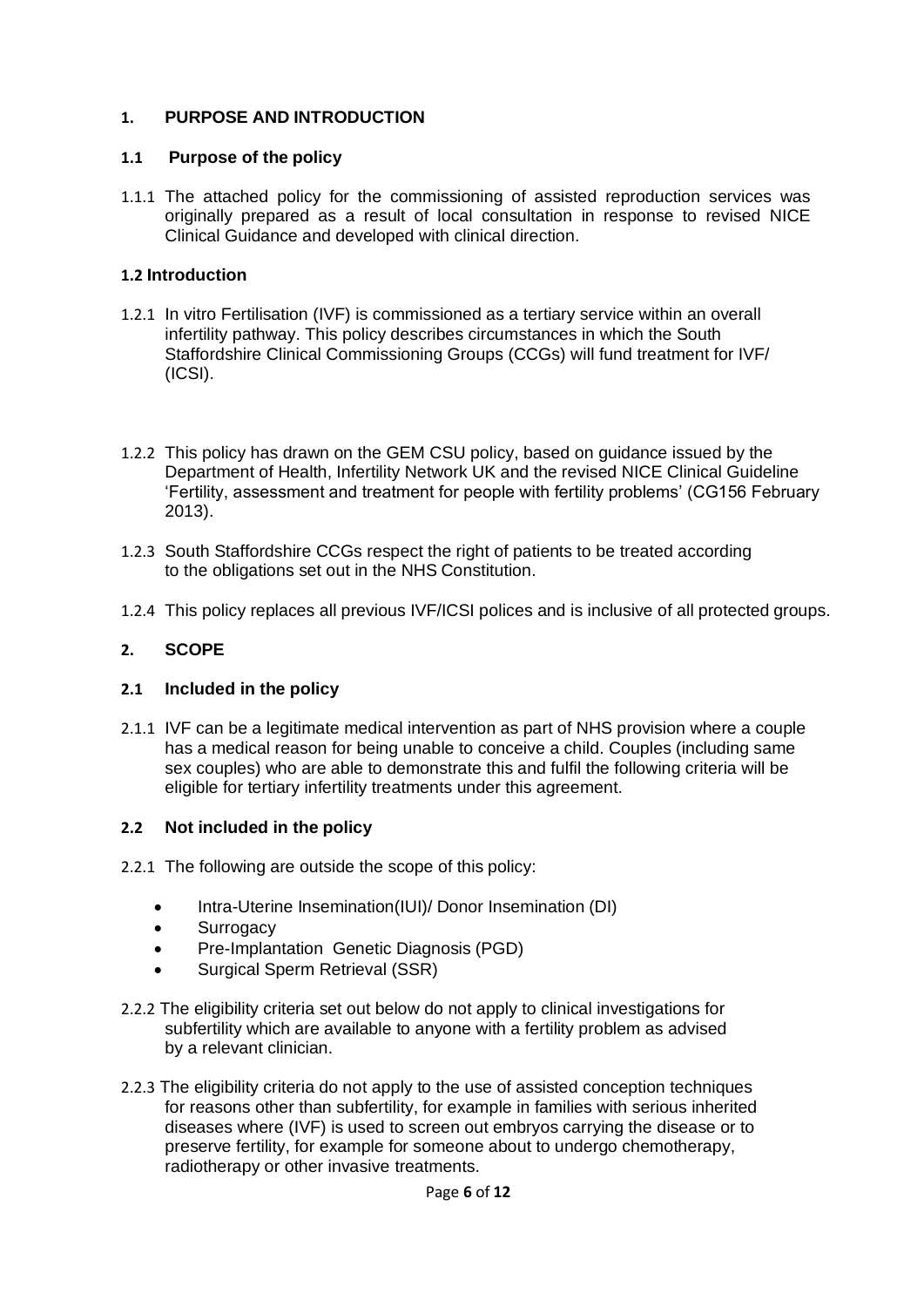#### **3. DEFINITIONS**

#### **3.1 Abbreviations**

| <b>Clinical Commissioning Group</b><br>Nice Clinical Guidance<br>Greater East Midlands Commissioning Support Unit                                                                  |
|------------------------------------------------------------------------------------------------------------------------------------------------------------------------------------|
| Human Fertilisation and Embryology Authority - UK<br>independent regulator overseeing the use of gametes and<br>embryos in fertility treatment                                     |
| Intra Cytoplasmic Sperm Injection - a single sperm is<br>injected into the egg<br>In Vitro Fertilisation - patient's eggs and her partners                                         |
| sperm are collected and fused in a laboratory setting to<br>achieve fertilisation outside the body                                                                                 |
| National Institute of Clinical Excellence -organisation<br>responsible for providing national guidance on promoting<br>good health and preventing and treating ill health          |
| Body Mass Index $=$ weight in kilograms divided by the<br>square of height in metres                                                                                               |
| Individual Funding Request - CCG process for<br>applications for services/treatments not routinely<br>commissioned. Patients must demonstrate exceptionality<br>to secure funding. |
| Single Embryo Transfer                                                                                                                                                             |
| Pre-Implantation Genetic Diagnosis<br>Intra-Uterine Insemination<br>Donor Insemination                                                                                             |
|                                                                                                                                                                                    |

#### **3.2 Definition of a couple**

3.2.1 Couples are defined as two persons in a stable relationship of at least 1 year's duration and are cohabiting with each other. The referring clinician must ensure that couples are aware of the implications of IVF treatment and the commitments required before making a referral for assisted conception.

#### **3.3 Definition of infertility, timing of access to treatment and age range**

- 3.3.1 Fertility problems are common in the UK and it is estimated that they affect 1:7 couples. 84% of couples in the general population will conceive within one year if they do not use contraception and have regular sexual intercourse. Of those who do not conceive in the first year, about half will do so in the second year (cumulative pregnancy rate 92%). In 30% of infertility cases the cause cannot be identified.
- 3.3.2 Where a woman is of reproductive age and having regular unprotected vaginal intercourse two to three times per week, failure to conceive within 12 months will be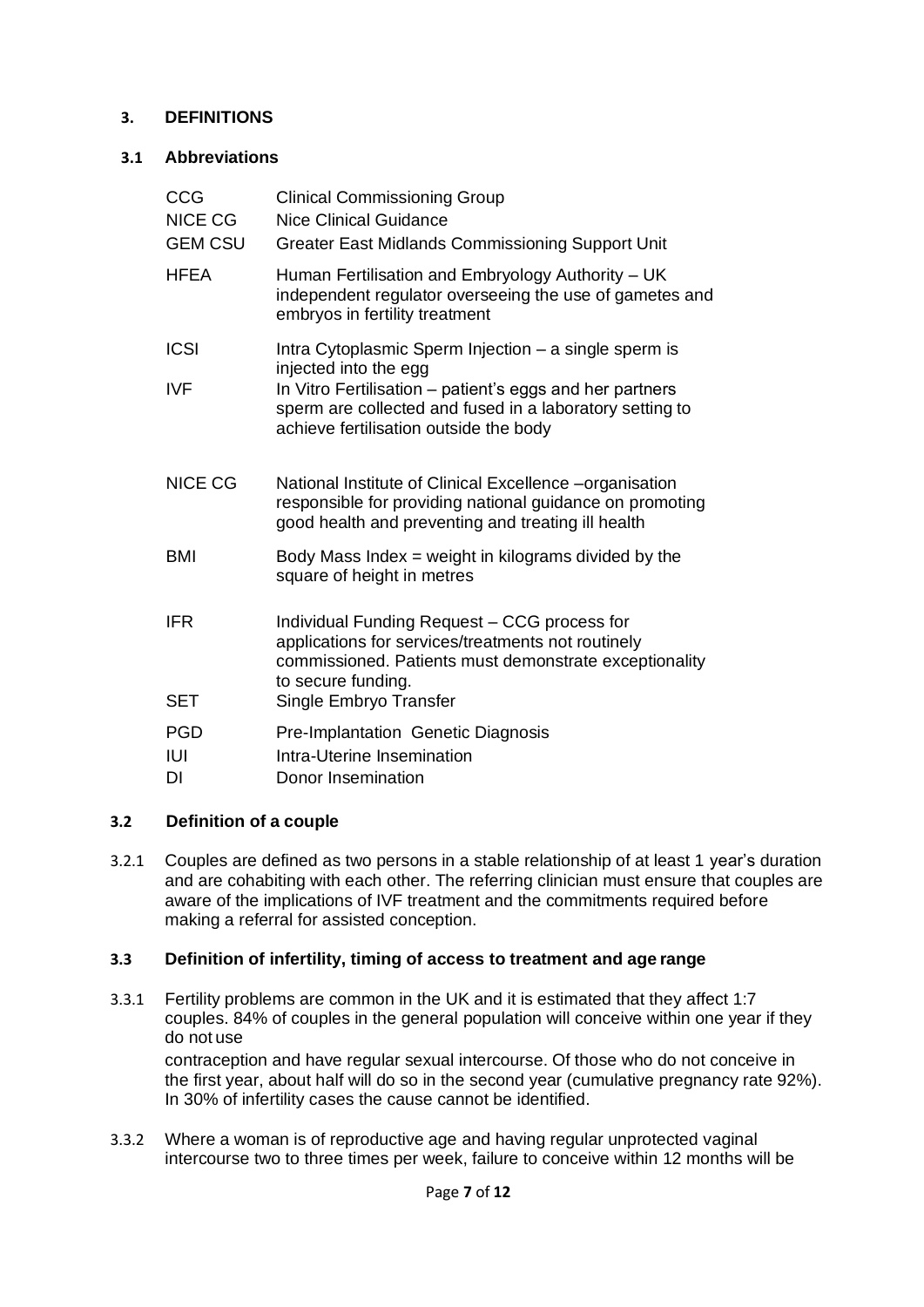taken as an indication for further assessment and possible treatment.

- 3.3.3 Female partner must be aged 23 years, but less than 39 years, at Commencement of treatment (i.e. must not have reached 39th birthday). Commencement of treatment is regarded as completion of initial consultation, any treatment required to rectify clinical problems, and commencement of drug regime.
- 3.3.4 If the woman is aged 35 or over then such assessment will be considered after 6 months of unprotected regular intercourse, since her chances of successful conception are lower and the window of opportunity for intervention is less.
- 3.3.5 If, as a result of investigations, a cause for the infertility is found, the Individual will be referred for appropriate treatment without further delay.
- 3.3.6 Women aged 35 39 years will be offered treatment **provided** their predicted ovarian reserve is found to be satisfactory, since this provides useful information regarding likely response to treatment. Although there is continuing debate around the most effective test, AMH is the test of choice for many providers, since it has been found to be reliable and can be performed at any stage of the cycle. It is proposed that a threshold of AMH >3 will be applied to all women 35 years or over for access to IVF treatment. Cost is around £29, and will be included in the provider fees.

#### **3.4 Definition of childlessness**

- **3.4.1** Funding for IVF/ICSI will be available to couples who do not have a living child from their current relationship nor any previous relationships**.**
- 3.4.2 A child adopted by a couple is considered to have the same status as a biological child. This does not include foster children.
- 3.4.3 A couple accepted for treatment will cease to be eligible for treatment if a pregnancy occurs naturally leading to a live birth or if the couple adopts a child.

#### **4. ROLES AND RESPONSIBILITIES**

Not applicable to this clinical policy

#### **5. COMMISISIONING CRITERIA FOR ASSISTED CONCEPTION**

#### **5.1 Treatment Options**

- 5.1.1 This policy is intended, as per NICE Clinical Guidelines, for people able to have regular sexual intercourse who have failed to conceive due to a specific identified pathological problem or who have unexplained infertility.
- 5.1.2 CCGs will fund IVF treatment for

Same sex couples People with a physical disability

#### *Infertility is defined as the failure of a female of reproductive age to conceive after 1 year of regular unprotected vaginal sexual intercourse, in the absence of any known* **medical cause of infertility.**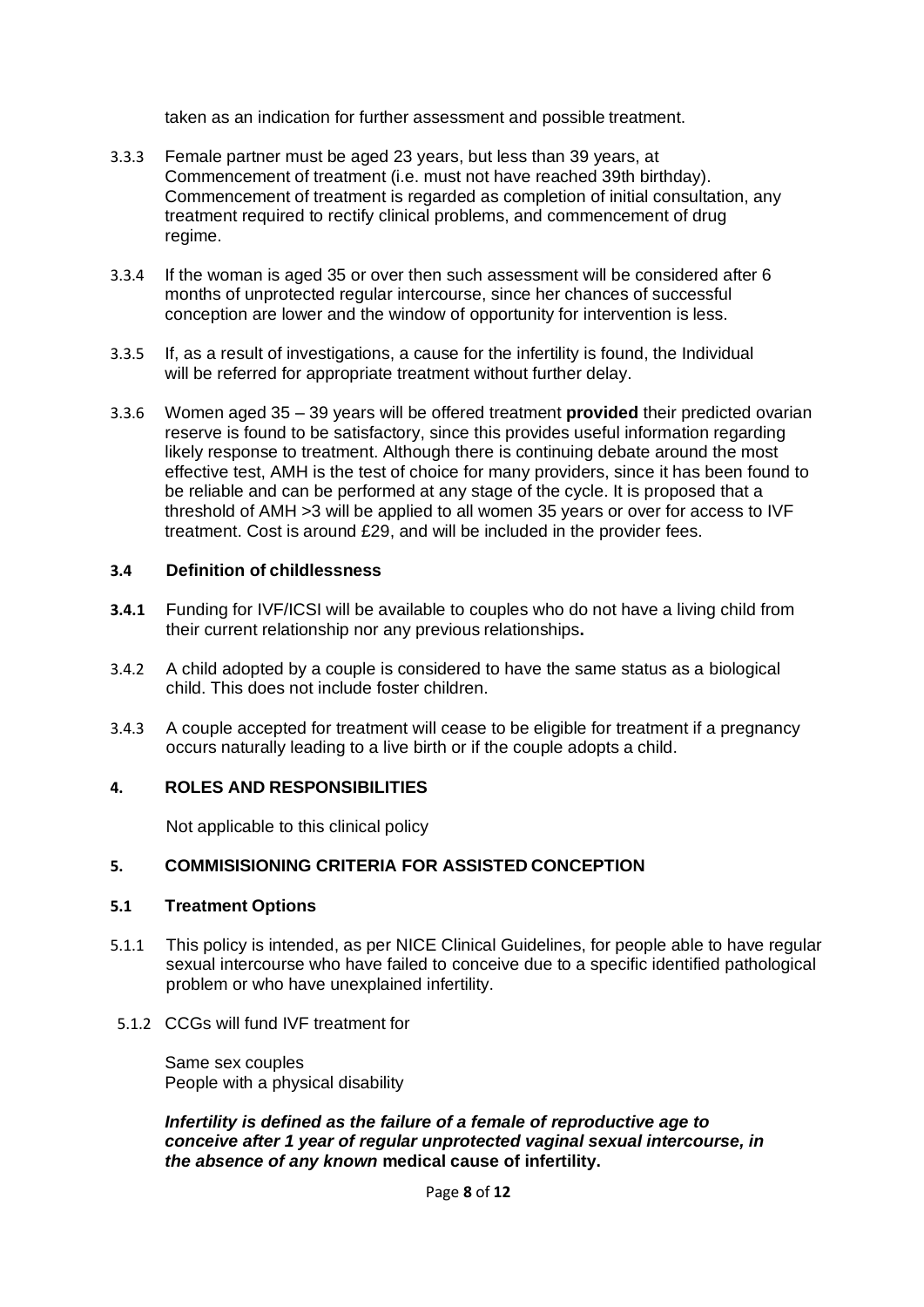**In circumstances where the above definition cannot be applied (for example a same sex female couple) infertility is defined as the failure to conceive after 6 cycles of self-funded donor insemination during the previous 12 months, undertaken at a Human Fertilisation and Embryology Authority (HFEA) licensed clinic, in the absence of any known reproductive pathology.**

#### **5.2 Surrogacy**

5.2.1 Surrogacy will **not** be routinely funded by South Staffordshire CCGs. Cases will be considered via the CCGs' Individual Funding Request route and must demonstrate exceptionality.

#### **5.3 Reversal of sterilisation and treatment followingreversal**

5.3.1 IVF/ICSI treatment will **not** be funded where either partner has been sterilised or where reversal of sterilisation has been undertaken.

#### **5.4 Body mass index (BMI)**

- 5.4.1 Couples will be advised that having a BMI of 30 or over (in either or both partners) is associated with reduction in fertility and chances of conceiving, which may be reversed with weight loss.
- 5.4.2 Women being considered for IVF **must** have a stable BMI below 30 at the commencement of IVF treatment. A BMI below 30 is a requirement as there is evidence to show that oocyte collection rates are significantly lower and early pregnancy loss rates are significantly higher, in women with BMI of 30 or more, compared with those with BMI less than 30.
- 5.4.3 Where there is a statement regarding BMI the criterion has not been arbitrarily applied and has been included on the grounds of evidence for clinical and safety reasons.

#### **5.5 Smoking**

5.5.1 Both partners **must** be non-smoking for at least 28 days before treatment commences, and must continue to be non-smoking throughout treatment. Providers will seek evidence through testing, and confirmation from each partner. Providers will also include this undertaking on the consent form, and ask each partner to acknowledge that smoking will result either in cessation of treatment or treatment costs being applied.

#### **5.7 Definition and number of cycles**

5.7.1 A cycle is the process whereby one course of IVF (+/- ICSI) commences with ovarian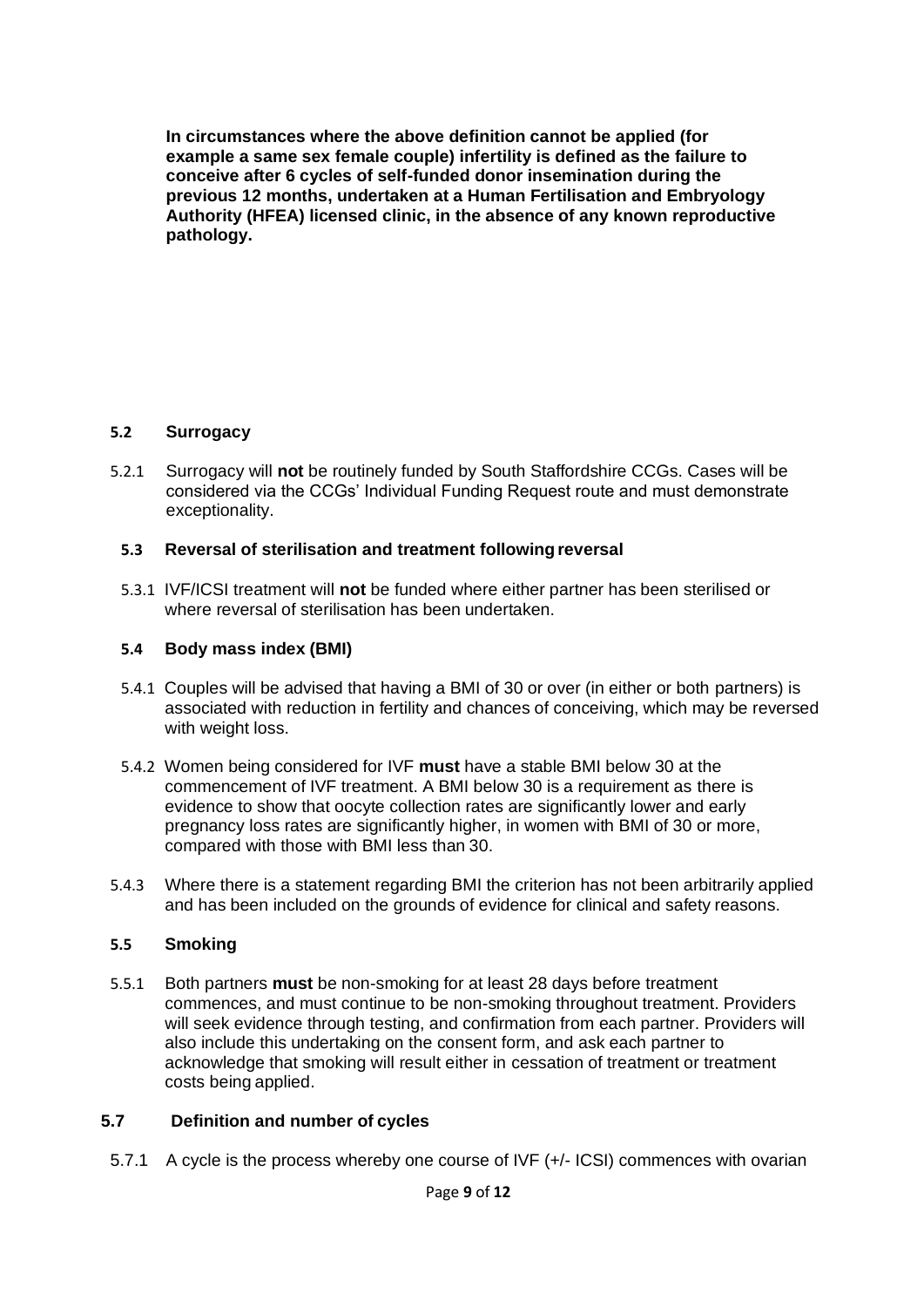stimulation and is deemed to be complete on conclusion of the transfer an embryo. The number of transferred embryos will be made in accordance with section 5.7. Any additional transfers will be self-funded by the patient.

- 5.7.2 For women aged 23 39 years, where the couple meets the eligibility criteria, South Staffordshire CCGs offer funding for 1 completed cycle of IVF treatment (+/- ICSI), **provided** they have not previously undergone NHS funded IVF/ICSI.
- **5.7.3** Couples who have previously self- funded their IVF treatment will be entitled to 1 NHS funded cycle **provided** they have not received more than 2 complete cycles of privately funded treatment. Where couples have previously self-funded and frozen embryos exist, the couple **must** utilise any viable embryos rather than undergo ovarian stimulation, egg retrieval and fertilisation again. The use of these embryos in this circumstance will require self-funding. **This is not applicable where same-sex couples have self-funded donor insemination for the purpose of demonstrating infertility in line with section 5.1.2**

#### **5.8 Number of transferred embryos**

- 5.8.1 In keeping with the Human Fertilisation and Embryology Authority's (HFEA) multiple birth reduction strategy, couples will be counselled about the risks associated with multiple pregnancies and advised that they will receive a **single embryo transfer**  (whether fresh or frozen) in line with NICE guidance, unless there is a clear clinical justification for not doing so (e.g. a single, top quality embryo is not available, or for older women, see 11.3 below). In any event a maximum of 2 embryos will be transferred per procedure (either fresh or frozen).
- 5.8.2 Women with a good prognosis will be advised that a single embryo transfer (SET), for both the fresh and any subsequent frozen embryo transfers can almost remove the risk of a multiple pregnancy, while maintaining a live birth rate which is similar to that achieved by transferring 2 fresh or frozen embryos.
- 5.8.3 For women aged between 37-39 years double embryo transfer **may** be considered if no top quality embryo is available.

#### **5.9 Cancelled cycles**

5.9.1 A cancelled cycle is defined by NICE as 'egg collection not undertaken'. Where IVF is charged by providers as an inclusive price, a cancelled cycle will not be charged. Couples will be eligible for one cancelled cycle as part of their NHS treatment.

#### **5.10 Handling of existing frozen embryos from previous cycles**

5.10.1 All stored and viable embryos will be used before a new cycle commences. This includes embryos resulting from previously self-funded cycles. Embryos frozen as part of an NHS funded cycle will be stored for up to 3 years. After 3 years, couples will be required to self- fund storage of any embryos.

#### **5.11 Surgical sperm retrieval**

5.11.1 Surgical sperm retrieval (SSR) is the funding responsibility of NHSE and therefore will not be funded by the CCG. [https://www.england.nhs.uk/wp](https://www.england.nhs.uk/wp-content/uploads/2018/07/Surgical-sperm-retrieval-for-male-infertility.pdf)[content/uploads/2018/07/Surgical-sperm-retrieval-for-male-infertility.pdf](https://www.england.nhs.uk/wp-content/uploads/2018/07/Surgical-sperm-retrieval-for-male-infertility.pdf)

#### **5.12 Oocyte and sperm donation**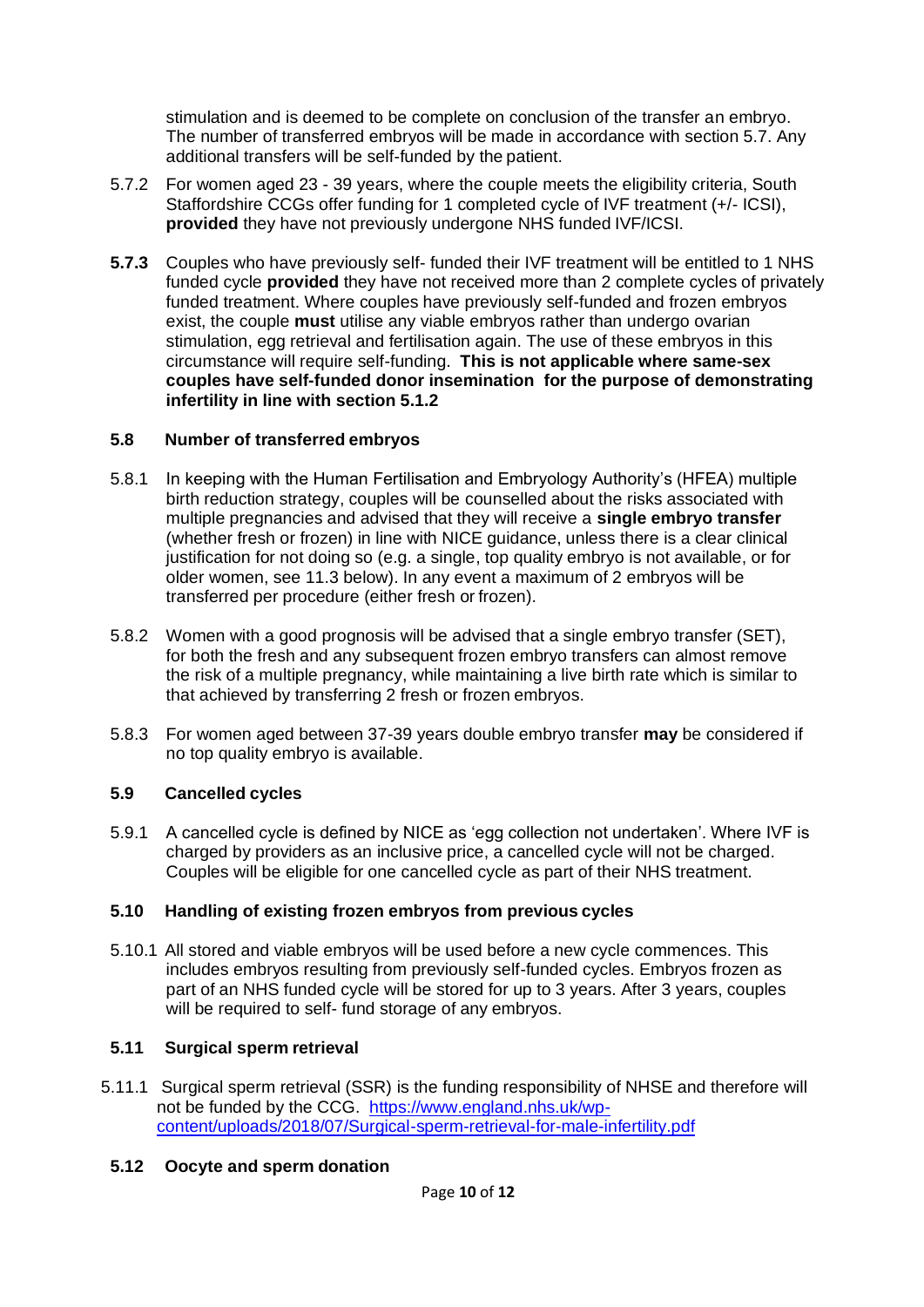- 5.12.1 Sperm donation is not normally funded.
- 5.12.2 Oocyte donation may be commissioned as part of IVF/ICSI policy in cases where it is clinically appropriate:
	- 5.12.2.1 Premature ovarian failure
	- 5.12.2.2 Gonadal dysgenesis including Turner syndrome
	- 5.12.2.3 Bilateral oophorectomy
	- 5.12.2.4 Ovarian failure following chemotherapy or radiotherapy
- 5.12.3 NHS funding would not normally be available for women outside these groups who do not respond to follicular stimulation.
- 5.12.4 Egg donations will be sourced by providers.

#### **5.13 Embryo and sperm storage during fertility treatment**

- 5.13.1 Embryo and sperm (when required after surgical retrieval) storage will be funded for couples who are undergoing NHS fertility treatment. Storage will be funded for a maximum of 3 years, or until 6 months post successful live birth, whichever is the shorter.
- 5.13.2 South Staffordshire CCGs will **not** separately fund access to, and the use of, frozen embryos remaining after a live birth. Couples may be charged separately by providers for the use of these embryos.

#### **5.14 Fertility Preservation**

Cryopreservation of gametes will be available to all patients undergoing medical treatment that may render them infertile. Any funding requests for cryopreservation will be subject to prior approval. There is no lower age for eligibility under these circumstances. The CCG will pay for storage for a maximum of 5 years. After this period, patients wishing to continue to store may self-fund in line with HEFA Guidance.

- 5.14.1 **Freezing method**  Where oocytes are being preserved, the CCG will only fund freezing by vitrification. Other methods of freezing oocytes are not routinely funded.
- 5.14.2 Patients wishing to use stored gametes **must** meet the eligibility criteria at the time of application for assisted conception in an NHS setting.

#### **5.15 TRAINING**

None known

#### **6.0 Internal and External References**

#### **6.1 Internal references**

**6.1.1** SSPCT Policy Statement No. 7 Commissioning Policy and Referral Guidelines for Assisted

Reproductive Treatments.

http://www.webarchive.org.uk/wayback/archive/20130329024359/http://www.southstaffo